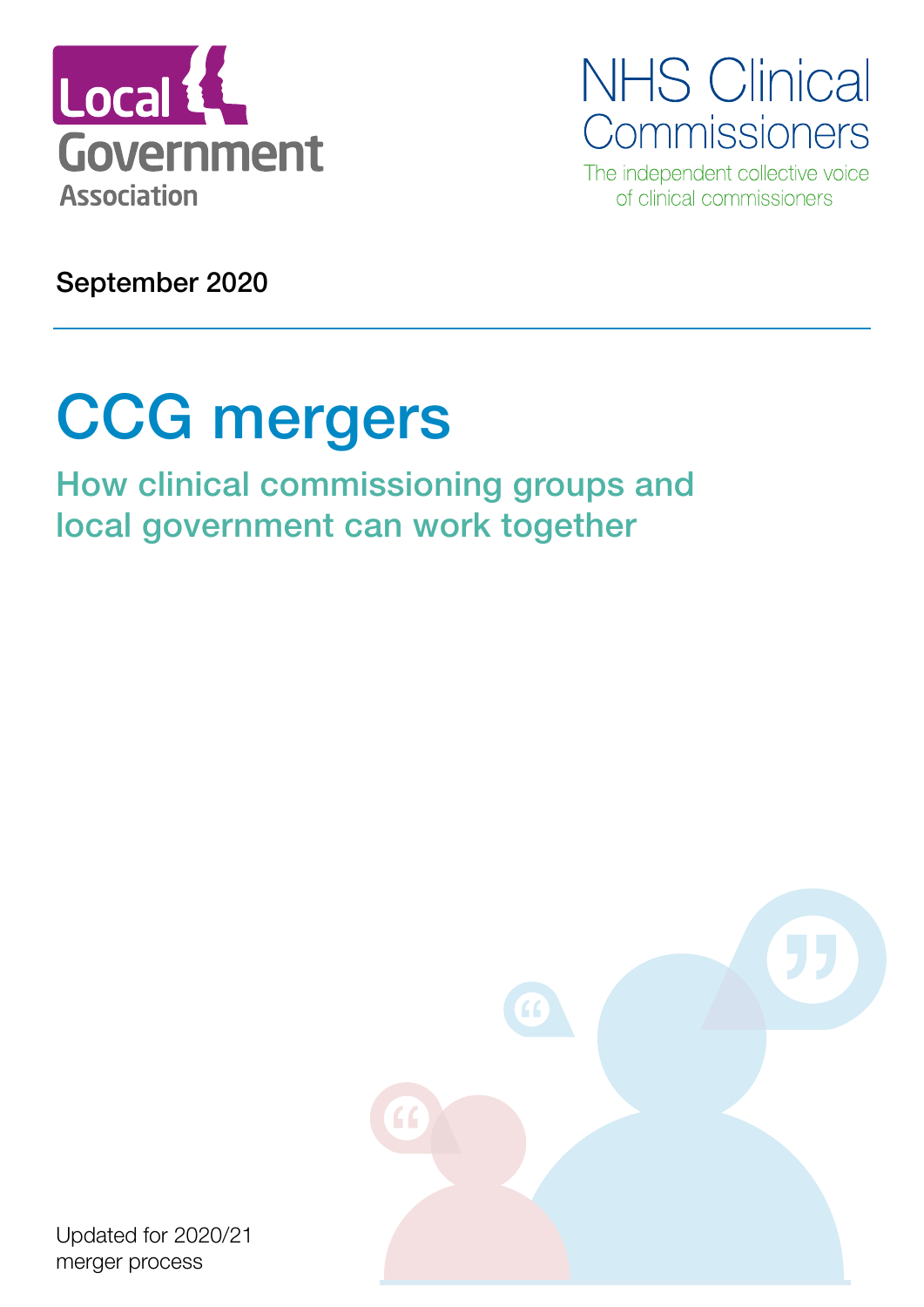### **Introduction**

#### Many clinical commissioning groups (CCGs) are considering merging. This is because:

- the NHS Long Term Plan recommended that integrated care systems (ICSs) will cover the whole country by April 2021, and that there would be 'typically' one CCG for each ICS. This means that some CCGs are thinking about merging to match their local system footprint.
- CCGs have been working collaboratively with each other and many are sharing accountable officers. Merging makes these arrangements more formal.
- CCGs are also finding ways to reduce their running costs this may involve reducing duplication by consolidating with other CCGs through a merger.

What this looks like in each local area may vary, with some areas having more than one CCG per ICS, while others will include more than one local authority.

#### Why is engagement with local government important?

NHS England and NHS Improvement's [guidance for CCGs planning to merge](https://www.england.nhs.uk/publication/procedures-for-clinical-commissioning-groups-to-apply-for-constitution-change-merger-or-dissolution/) outlines that there will be consideration of whether proposed new CCGs will be "coterminous" with one or more upper-tier county council or unitary local authority (ie cover the same geographical area), although it is acknowledged that this doesn't have to be the case. CCGs which are proposing to merge must demonstrate how their merger would be in the best interests of the population, including an awareness of how it will affect any joint commissioning arrangements between the CCG and local government. This is particularly important if the boundary of the proposed new CCG does not match local authority boundaries.

Engagement between CCGs and local government is not just important, it is also a legal requirement. All CCGs that are applying to merge must show that "they have effectively consulted with the relevant local authority(ies) regarding the proposed merger" and have a record of the feedback they receive. CCGs should also show how they have or will put in place suitable arrangements with local authorities to support integration at 'place' level (population of between 250,000 and 500,000).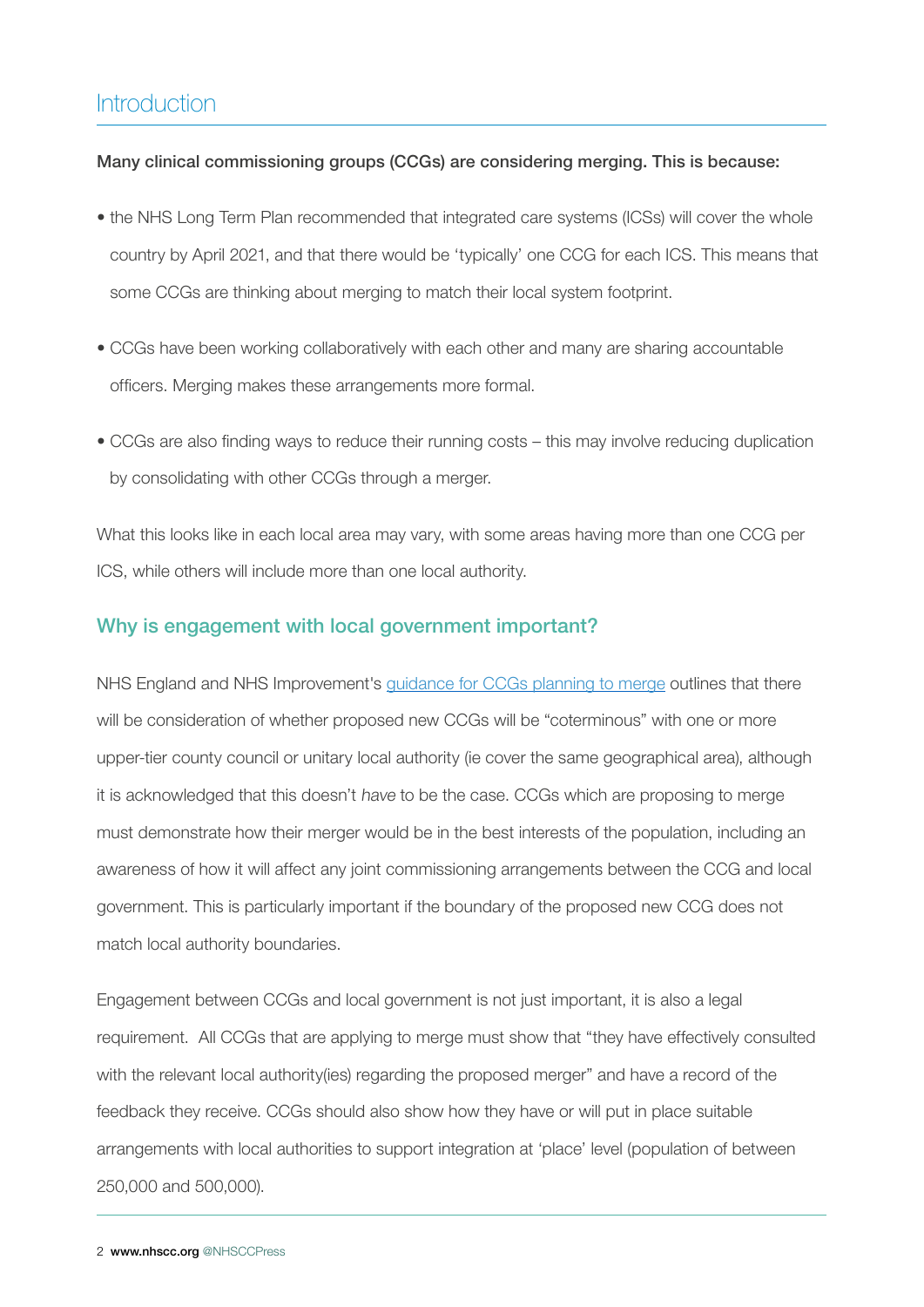### Our discussion guide

We know local government is an important stakeholder for CCGs to engage with as they work together in partnership to improve the health of their local populations. This guide from NHS Clinical Commissioners and the Local Government Association is a prompt for CCGs thinking about their local merger process, and for local government colleagues where their CCGs may be thinking about a merger.

#### While working through the guide it is important for CCGs and local government to:

- Tell the story: CCGs can support local conversations by providing a written or verbal briefing for elected portfolio holders about the wider changes to the NHS and the proposed benefits of the CCG merger. This will provide a useful background to local discussions.
- Keep talking: Dialogue between partners is essential throughout the merger process. Providing updates on where the CCGs are with the merger process and key timelines for local government colleagues to be aware of will ensure partners feel engaged. Similarly, local government colleagues should feel comfortable to seek clarity if needed.
- Think beyond the process: It is important to work as partners early on to identify the impact of the CCG merger on any joint commissioning arrangements you already have as well as the opportunities when coming together. This is about not just focusing on the process of the merger but about what the new CCG can do with local government to better improve the health and wellbeing of the local population.

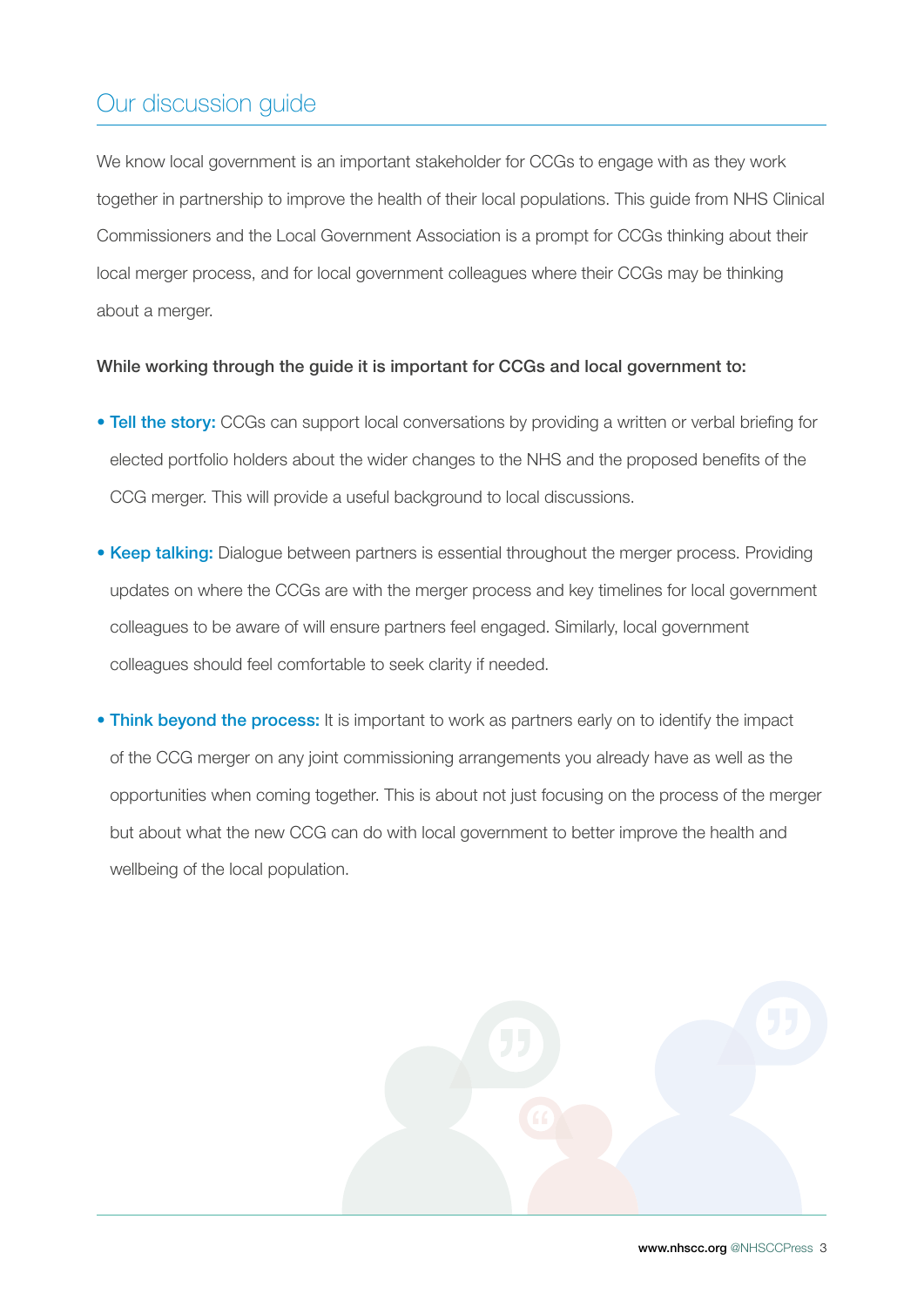# Questions for the CCGs to consider





Have you discussed the costs and benefits of merging your CCG with your local government colleagues? If so, have you identified how to minimise the costs and maximise the benefits?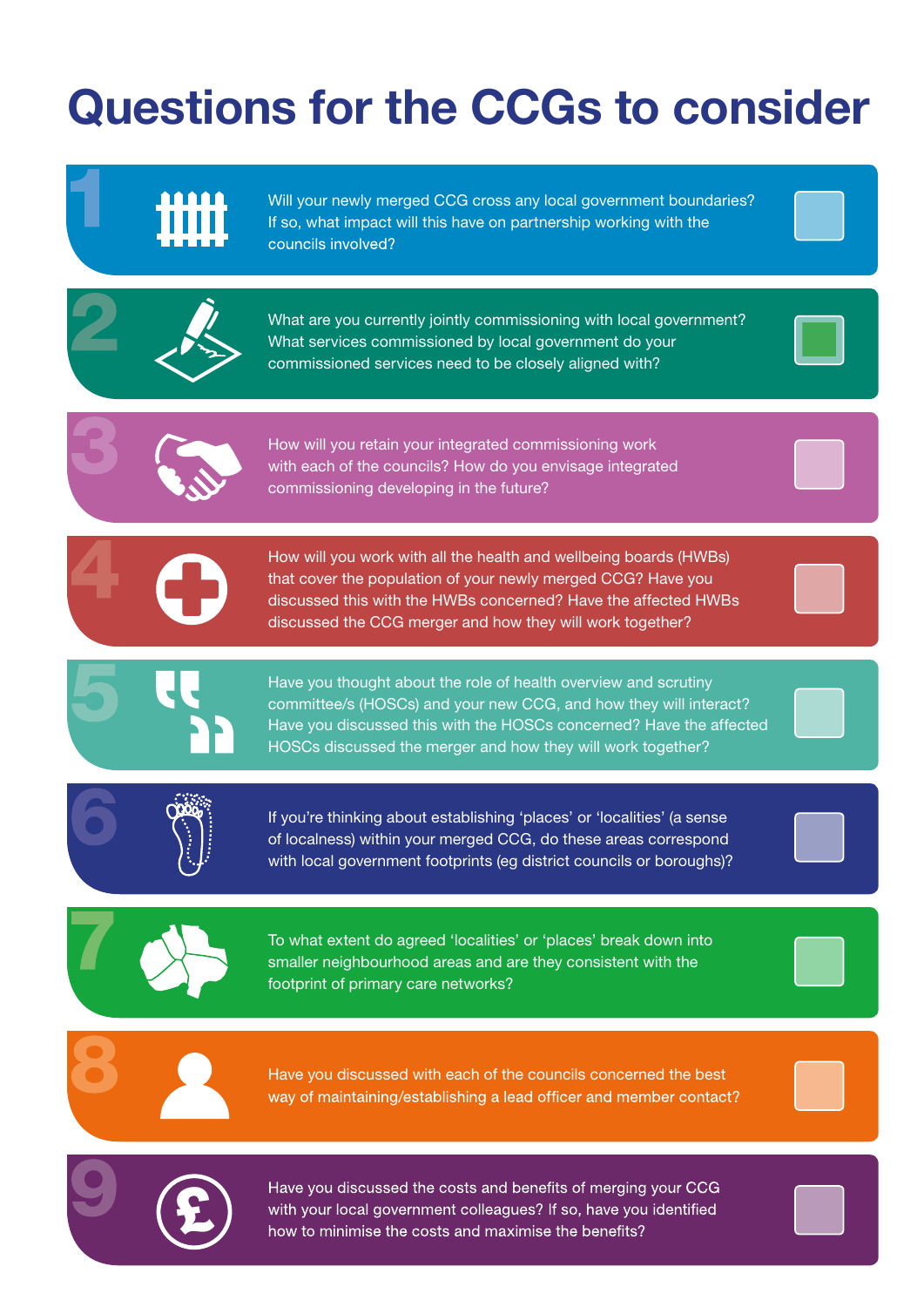# Questions for local authorities to ask their CCGs



What is the new footprint of the merged CCG? What impact will this have on our partnership working with one or more of the previous CCGs?



What are we currently commissioning together? What do we need to be closely aligning as you merge?



How will you retain our integrated commissioning of these particular services?



 How will you continue to work with your health and wellbeing board? Has this been discussed?

How will you continue to be held to account by our health overview and scrutiny committee? How are you planning to interact?



What are your constituent 'places' or 'localities' and do they use existing local government geographies? If not, then what is the rationale for choosing them?



How do we work with these neighbourhood areas, and are we aligned? How do these neighbourhood areas fit with newly established primary care networks?



How should we stay in touch with you as you go through this change? Is there a way we can maintain our key relationships?



What are the costs and benefits of your merger? How are they going to affect our residents?